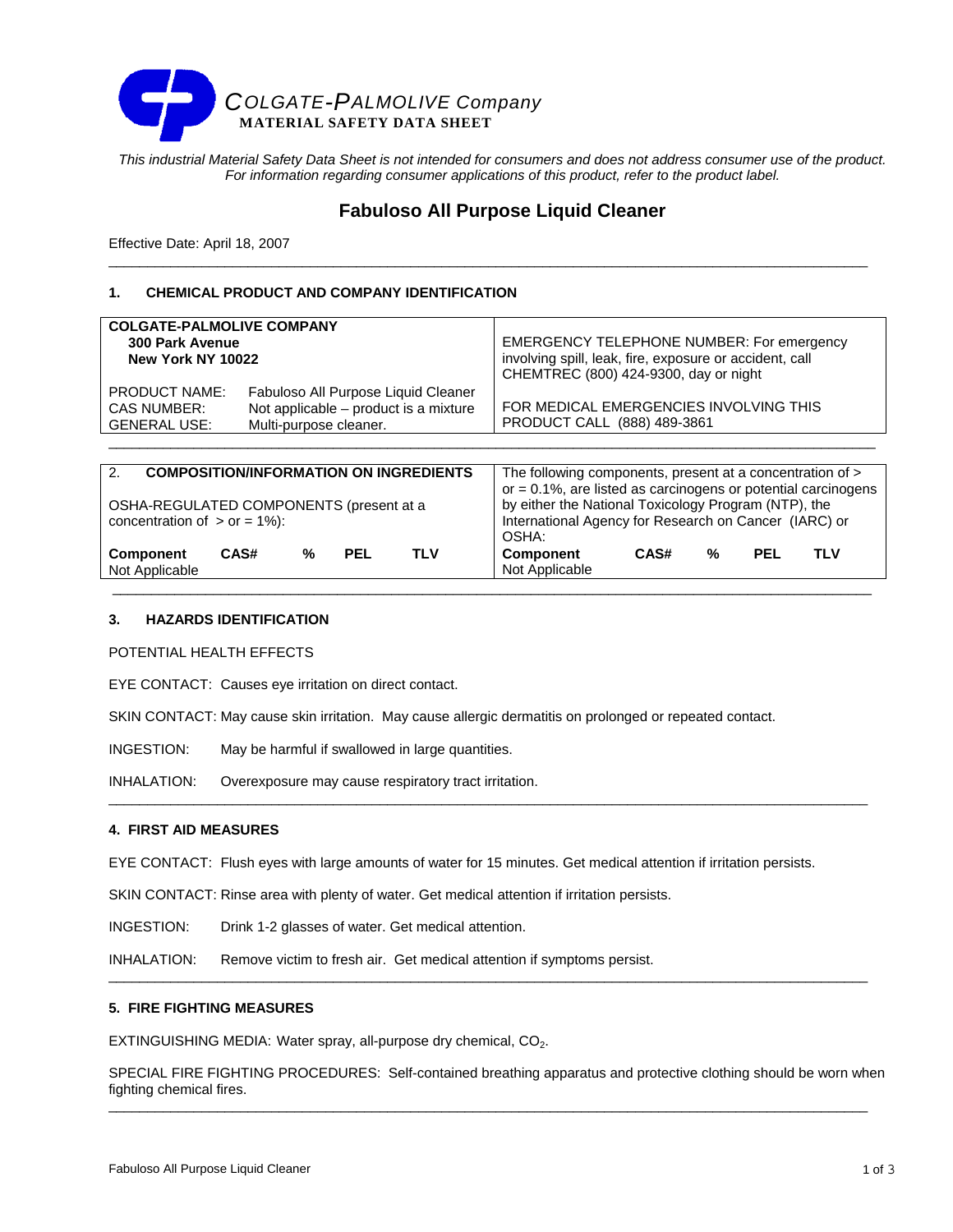# **6. ACCIDENTAL RELEASE MEASURES**

Cover with inert, absorbent material and remove to disposal container. Spill area may be slippery. Flush with plenty of water. \_\_\_\_\_\_\_\_\_\_\_\_\_\_\_\_\_\_\_\_\_\_\_\_\_\_\_\_\_\_\_\_\_\_\_\_\_\_\_\_\_\_\_\_\_\_\_\_\_\_\_\_\_\_\_\_\_\_\_\_\_\_\_\_\_\_\_\_\_\_\_\_\_\_\_\_\_\_\_\_\_\_\_\_\_\_\_\_\_\_\_\_\_\_\_\_\_\_

 $\overline{\phantom{a}}$  , and the set of the set of the set of the set of the set of the set of the set of the set of the set of the set of the set of the set of the set of the set of the set of the set of the set of the set of the s

 $\bot$  , and the state of the state of the state of the state of the state of the state of the state of the state of the state of the state of the state of the state of the state of the state of the state of the state of th

 $\bot$  , and the state of the state of the state of the state of the state of the state of the state of the state of the state of the state of the state of the state of the state of the state of the state of the state of th

# **7. HANDLING AND STORAGE**

Store in a tightly closed container in a cool, dry, well-ventilated area.

### **8. EXPOSURE CONTROLS/PERSONAL PROTECTION**

GENERAL CONTROLS: Avoid eye and skin contact.

PROTECTIVE CLOTHING: The use of safety goggles and protective gloves is recommended.

#### **9. PHYSICAL AND CHEMICAL PROPERTIES**

Appearance and odor: Fragrant liquid<br>pH (as is at  $25^{\circ}$ C): 6.5 - 8.5 pH (as is at 25°C): 6.5 – 8.5<br>Flash Point (Method): Not Applicable Flash Point (Method):

### **10. STABILITY AND REACTIVITY**

GENERAL: This product is stable. Hazardous polymerization will not occur. INCOMPATIBLE MATERIALS: Avoid contact with acids and strong oxidizing agents. HAZARDOUS DECOMPOSITION: May produce irritating and/or toxic fumes upon thermal decomposition.

### **11. TOXICOLOGICAL INFORMATION**

This product has not been tested as a whole. However, this formula was reviewed by expert toxicologists in the Product Safety Assurance Department of Colgate-Palmolive and is determined to be safe for its intended use. This review has taken into consideration available safety-related information including information on individual ingredients, similar ingredients, similar formulas and potential ingredient interactions. This review is a component of the hazard determination used to prepare the statements in Section 3 of the MSDS.

 $\bot$  , and the state of the state of the state of the state of the state of the state of the state of the state of the state of the state of the state of the state of the state of the state of the state of the state of th

 $\bot$  , and the state of the state of the state of the state of the state of the state of the state of the state of the state of the state of the state of the state of the state of the state of the state of the state of th

 $\overline{\phantom{a}}$  , and the contribution of the contribution of the contribution of the contribution of the contribution of the contribution of the contribution of the contribution of the contribution of the contribution of the

 $\bot$  , and the state of the state of the state of the state of the state of the state of the state of the state of the state of the state of the state of the state of the state of the state of the state of the state of th

# **12. ECOLOGICAL INFORMATION**

There is currently no ecological information available at this time.

#### **13. DISPOSAL CONSIDERATIONS**

Any disposal practice must be in compliance with local, state, and federal laws and regulations (contact local or state environmental agency for specific rules). Do not dump into sewers, any body of water or onto the ground.

 $\overline{a}$  , and the state of the state of the state of the state of the state of the state of the state of the state of the state of the state of the state of the state of the state of the state of the state of the state o

### **14. TRANSPORTATION**

Not regulated as a DOT hazardous material.